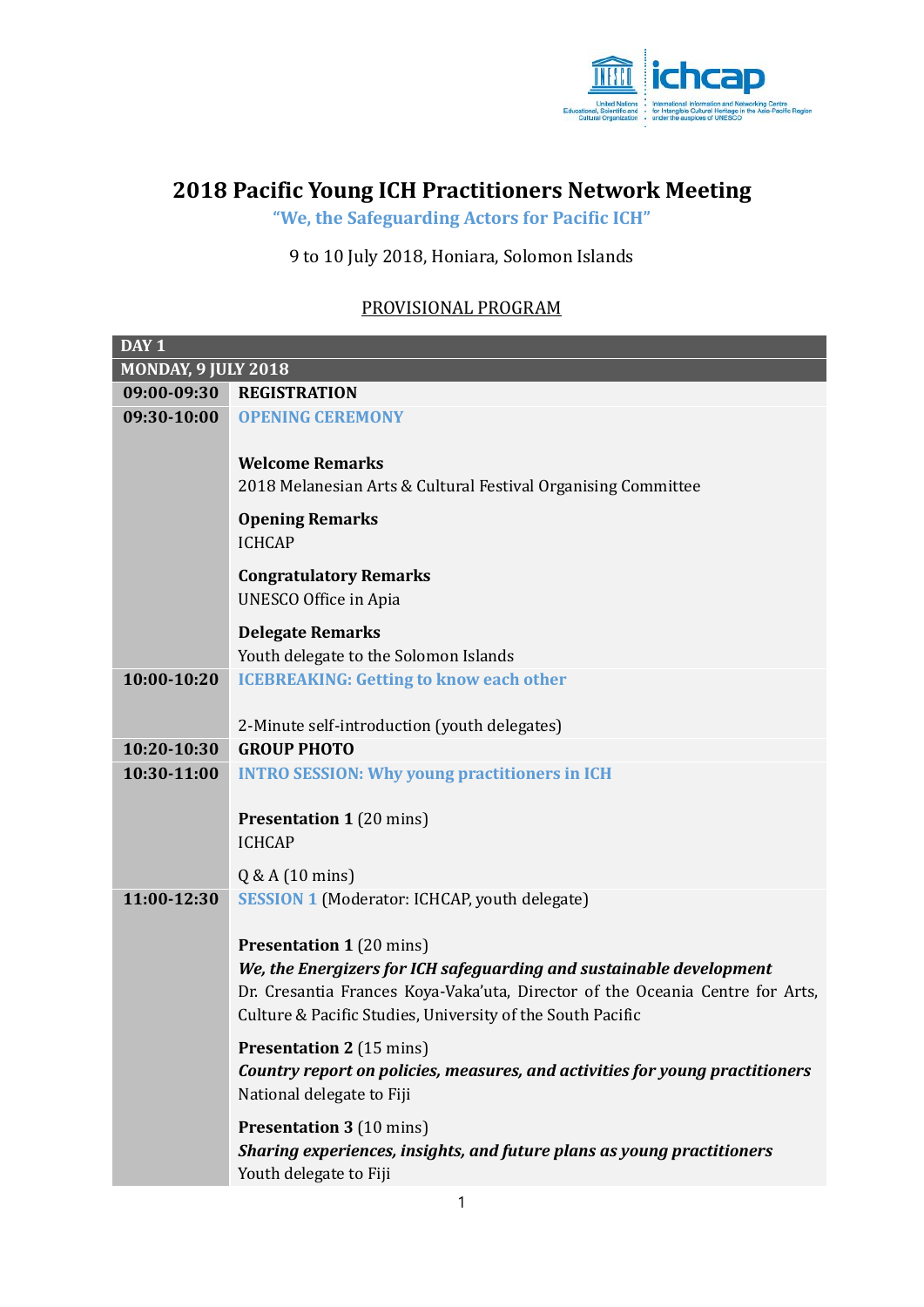

|             | <b>Presentation 4 (15 mins)</b><br>Country report on policies, measures, and activities for young practitioners                                            |
|-------------|------------------------------------------------------------------------------------------------------------------------------------------------------------|
|             | National delegate to New Caledonia                                                                                                                         |
|             | <b>Presentation 5 (10 mins)</b><br>Sharing experiences, insights, and future plans as young practitioners<br>Youth delegate to New Caledonia               |
|             | Q & A (20 mins)                                                                                                                                            |
| 12:30-13:30 | <b>LUNCH</b> (lunch box provided)                                                                                                                          |
| 13:30-15:10 | SESSION 2 (Moderator: Dr. Cresantia Frances Koya-Vaka'uta, youth delegate)                                                                                 |
|             | <b>Presentation 1 (20 mins)</b><br>We, the Influencers interacting and banding together for ICH transmission<br>Ms. Nisha, Director, UNESCO Office in Apia |
|             | <b>Presentation 2</b> (15 mins)<br>Country report on policies, measures, and activities for young practitioners<br>National delegate to Vanuatu            |
|             | <b>Presentation 3 (10 mins)</b><br>Sharing experiences, insights, and future plans as young practitioners<br>Youth delegate to Vanuatu                     |
|             | <b>Presentation 4 (15 mins)</b><br>Country report on policies, measures, and activities for young practitioners<br>National delegate to Papua New Guinea   |
|             | <b>Presentation 5 (10 mins)</b><br>Sharing experiences, insights, and future plans as young practitioners<br>Youth delegate to Papua New Guinea            |
|             | $Q & A(30 \text{ mins})$                                                                                                                                   |
| 15:10-15:50 | <b>BREAK &amp; VIDEO SHOWCASE</b>                                                                                                                          |
| 15:50-16:20 | SPECIAL SESSION: Overview towards building young ICH practitioners<br>network                                                                              |
|             | <b>Presentation 1 (20 mins)</b><br><b>ICHCAP</b>                                                                                                           |
|             | $Q & A(10 \text{ mins})$                                                                                                                                   |
| 16:20-17:00 | <b>CLOSING DISCUSSION</b>                                                                                                                                  |
|             | (Moderator: Dr. Cresantia Frances Koya-Vaka'uta, Ms. Myjolynne Marie Kim)                                                                                  |